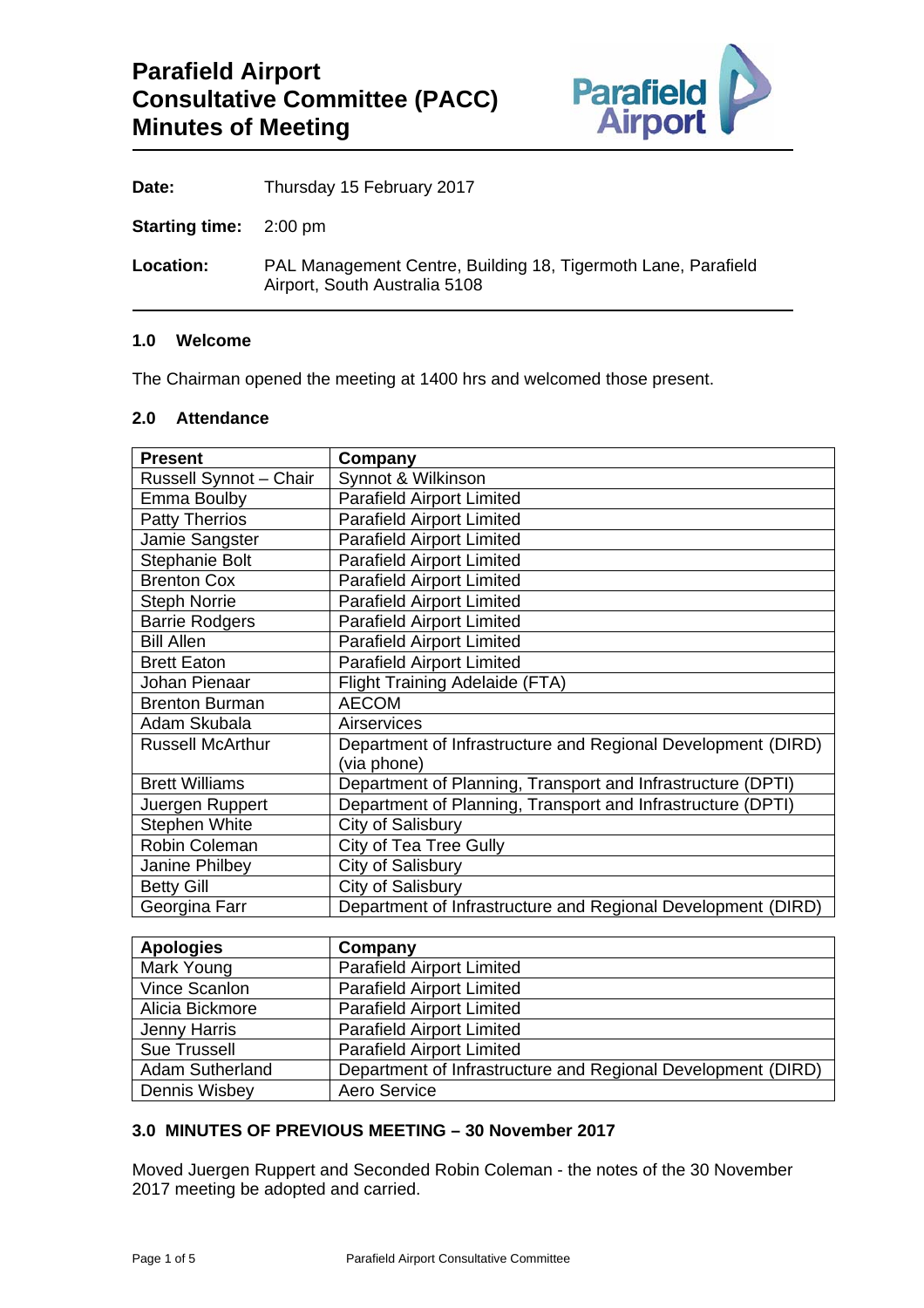# **4.0 CORRESPONDENCE**

### **4.1 Correspondence In:**

Reports

# **4.2 Correspondence Out:**

- Reports, Previous Minutes and Agenda

# **5.0 ACTION ITEMS**

#### **5.1 Public Safety Zones and NASG Guidelines from DIRD – ongoing item**  At the last NASAG (National Airports Safeguarding Advisory Group) meeting was held in November 2017. At that meeting, 3 guidelines were discussed:

- Wind Sheer/ Turbulence this has been recommended by the group for endorsement and will be going to Transport Leaders Meeting and they will have the final decision;
- Helicopter Landing Sites this item has also been recommended for endorsement and relates to helicopter facilities off-airport; and
- Public Safety Zones this item relates to protecting the areas at the ends of runways and is not yet released for public consultation.

The NASAG groups meets and discusses how to best manage planning on land around airports. Revised guidelines have been proposed to make it clearer for planners for issues such as Public Safety Zones (end of Runways) where guidelines for development of offairport lands are potentially in a high-risk area and need appropriate long-term land use planning.

The Chair will organise a presentation to the Committee at the next meeting on the various guidelines and state planner's local considerations and referral system.

### **5.2 The Department Sun-Setting Regulations**

The review of Regulations under the Airports Act which are due to expire is underway and work will continue over next few months to revise and renew the relevant Regulations and is due in April 2019. The Department is redrafting noise regulations including adopting tilt rotor aircraft which Uber are investigating and to include Chapter 14 standards to strengthen noise standards for large international aircraft. This standard (Chapter 14) came into effect 31 December 2017.

# **5.3 Update on Park and Ride**

A contract has been signed in January and work will start at the end of the month. A handout will be provided to councils with information on the impact and will provide site plans to PAL.

### **6.0 AIRPORT UPDATE**

**6.1 Parafield Airport Limited (PAL) Report –** The report was tabled and taken as read and the following was noted: There were 171,000 movements year to date and there had been approximately 6000 flying hours by the end of April and that flying will increase over this calendar year.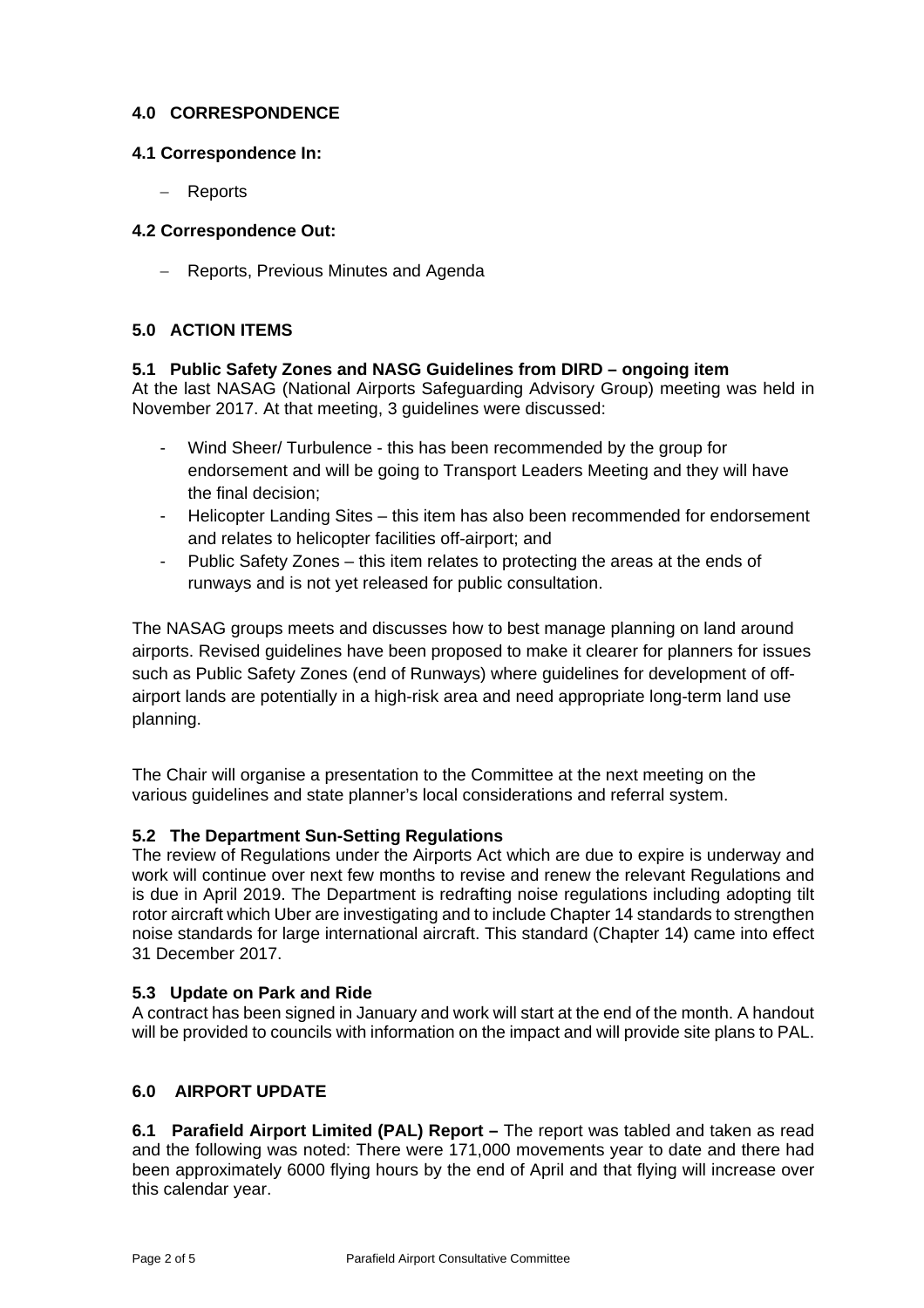PAL have installed on a trial basis an ADSB data recorder which records data from aircraft transponders and will record aircraft movements in real time which will help monitor and manage noise complaints.

A Committee member asked if Water Bombers are deployed from Parafield Airport. It was noted that water bomber maintenance was done at Parafield Airport but deployed from Woodside. An increase in movements occur at the start and end of the fire season.

A Committee member noted their concerns about the traffic on Kings Road and ambulances getting access to this road. The site was selected very carefully and the drivers will do whatever needs to be done to get through the traffic and can control the traffic lights if needed.

The PAL Heritage Centre will be opened in April and located at the old fire station on Kings Road.

PAL will be relocating the 'aeroplane on a pole' at the intersection of Kings and Main North Roads. The airframe is deteriorating and a visual inspection from an elevating work platform recently noted large areas of surface corrosion; however there appears to be no imminent risk of the airframe failing or items falling from the aircraft.

The aircraft will be relocated to the Parafield Aviation Heritage Centre on Kings Road and will be located "airside" adjacent to the building on permanent display and fully visible to the public. Work on the surface corrosion and paintwork can be done on site once the relocation is carried out.

It is proposed to lift the plane off with a helicopter which will mean the intersection will be closed for a short time. PAL will keep the Committee informed of any plans. At this stage there are no plans for a replacement. It should also be noted that the original benefactor is fully supportive of the relocation and is in fact relieved as she feels it is a distraction for drivers on what is now a major intersection and thoroughfare.

Removal is scheduled for early to mid - July this year.

**6.2 Property and Development and Land Use Report –** The report was tabled and taken as read.

**6.3 Environment Report –** The report was tabled and taken as read.

**6.4 Planning Co-ordination Forum (PCF) Report –** tabled with the following noted: A minor correction in the Planning Coordination Forum notes for Parafield Airport – in the SA Government Update section (page 2), regarding the second bullet-point the submission was made by the SA State Government rather than the Freight Council.

The forum is interested in the planning reforms and the implications of developments offairport.

**6.5 Technical Working Group (PATWG) –** A factsheet will be provided to assist with community engagement and will include information on flight paths, circuits, altitude, airport start and finish times, runway selection and down the track public safety zones and ANF reporting.

**6.6 2017 Master Plan Update –** The Master Plan was approved with a few minor changes still required. PAL thanked everyone for their input.

A Committee member from the PCF asked for a copy of the ANEF model noise contours in the GIS format and now the Master Plan is available, these will be provided. It was noted that the ANEF contours in the Master Plan show the proposed 20-year plan extending out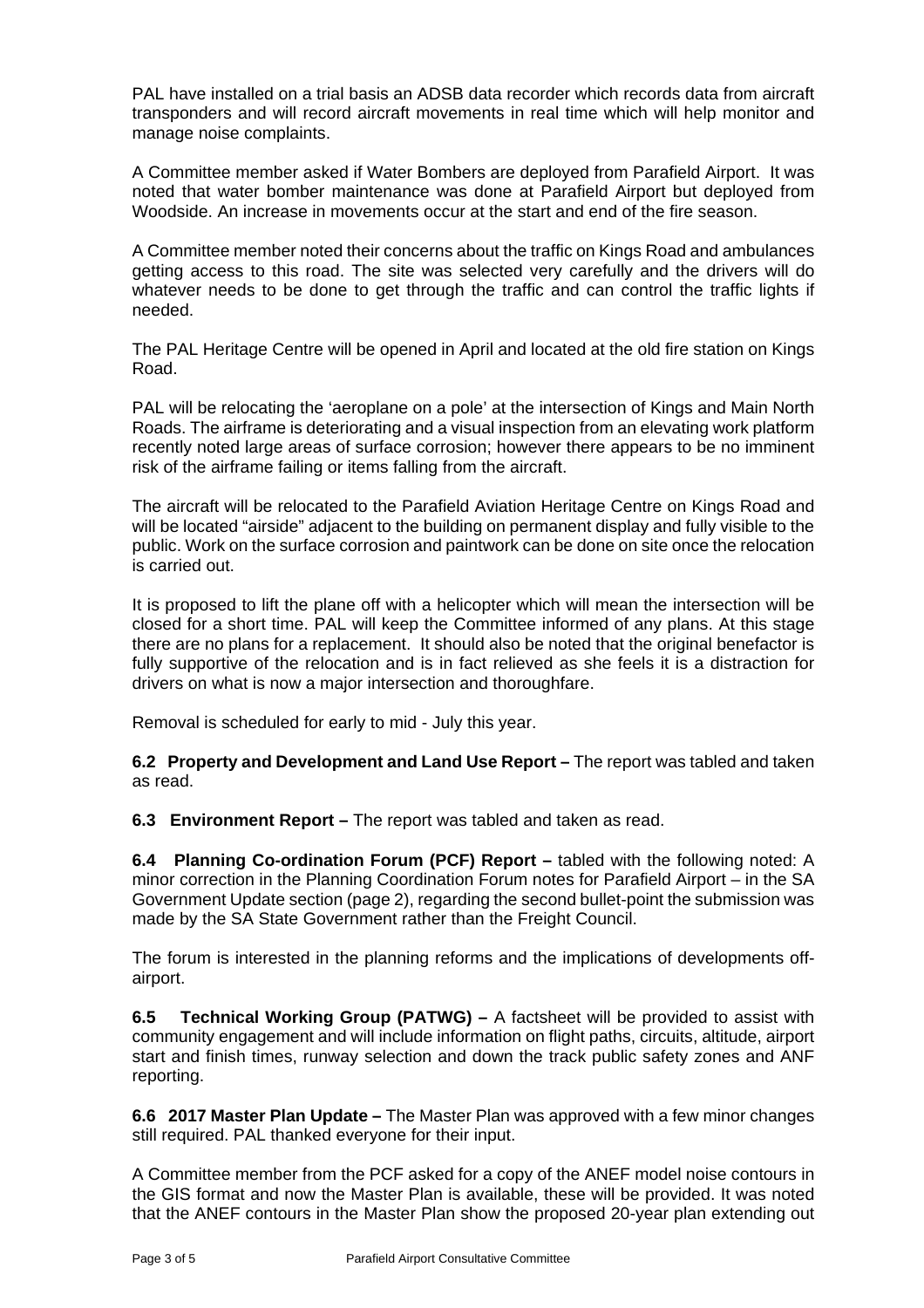to reach some residents north of the airport. It should be noted that the modelling of noise is based on a theoretical (unconstrained) forecast of aircraft movement numbers and although the theoretical positions of the ANEF contours extend this far out, in practice they are highly unlikely to reach what is proposed in 20 years' time in the Master Plan.

Parafield Airport Manager recently visited a Perth-based company Electro–Aero, which completed the first Australian flight of a production-built fully electric light sport aircraft manufactured by Slovenian Aerospace Company Pipistrel. The aircraft has received CASA certification under the Recreational Aviation Australia (RAAus) light-sport aircraft category in October 2017. Parafield Manager was able to take a test flight in the aircraft

The key difference between the factory-built Pipistrel and other previous electric aircraft was that the Pipistrel is now certified by CASA to take paying students and fly out of airports with Airservices Australia control towers.

At present the company is offering trial instructional flights with the Alpha Electro model, with a view to progressing into ab-initio flight training for a recreational pilot certificate.

# **7.0 COMMUNITY AND AIRPORT AGENCY UPDATE**

**7.1 Federal Department of Infrastructure and Regional Development Report –** This item has been covered off in various sections.

**7.2 State Department of Planning, Transport and Infrastructure Report –** The report was tabled and taken as read.

**7.3 Airservices Australia (ASA) Report –** The following was noted: The quarterly data shows an increase in complainants, 12 to 16, with circuit training being the main issue. A few suburbs encounted noise they don't normally experience because of strong winds. The report is available on the website and contains a 2017 overview. The number of complainants overall has decreased from 62 to 57. A lot more data is available now.

Airservices online noise reporting which can be accessed here http://www.airservicesaustralia.com/publications/noise-reports/noise-reports/.

The method to lodge a complaint or make an enquiry about aircraft noise or operations with Airservices Noise Complaints and Information Service (NCIS) were noted:

- directly via **WebTrak** www.airservicesaustralia.com/aircraftnoise/webtrak/ using Airservices **online form** – www.airservicesaustralia.com/aircraftnoise/about-making-a-complaint/how-to-
- make-a-complaint/ by **calling** 1800 802 584 (freecall). The hotline is staffed Monday to Friday, excluding public holidays, from 9 am-5 pm Sydney time.
- by **fax** (02) 9556 6641 or
- by **mail** Noise Complaints and Information Service PO Box 211, Mascot NSW 1460

**7.4 Aircraft Noise Ombudsman Report –** Nothing to report to Committee.

**7.5 Flight Training Adelaide (FTA) Uni SA Aviation Academy Report –** The following was noted: FTA will be getting more business in the coming months. Cebu Pacific will start pilot training in April 2018. Another airline at FTA is Indigo, which is one of the fastest growing airlines and require 6 pilots a week for the next 20 years. FTA were noted as making a positive contribution to the local economic environment.